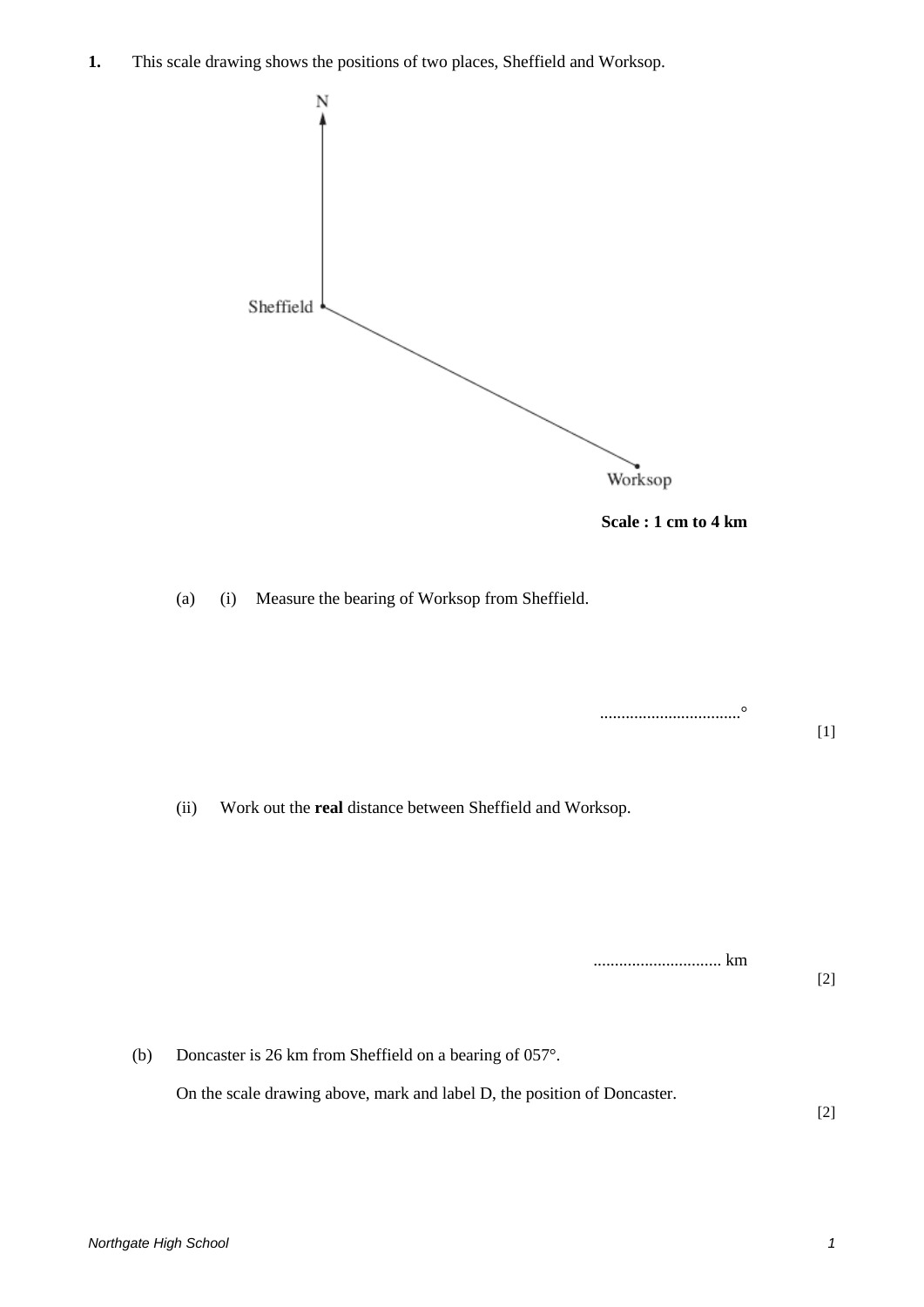**2.** This is a map of part of Yorkshire. The position of each town is shown by ■.



**Scale: 1 cm to 2 km**

## (a) What is the bearing of Flamborough Head from Bridlington?

|     |      |                                                                                    |                                                                                                                      | $\circ$ | $[1]$ |
|-----|------|------------------------------------------------------------------------------------|----------------------------------------------------------------------------------------------------------------------|---------|-------|
| (b) | (i)  |                                                                                    | George is cycling from Filey to Bridlington along the A165.<br>Estimate the real distance from Filey to Bridlington. |         |       |
|     |      |                                                                                    |                                                                                                                      | km      | $[2]$ |
|     | (ii) | This formula gives the energy used on a cycle journey.<br>$E = 33 \times D \div 2$ |                                                                                                                      |         |       |
|     |      | where                                                                              | $E =$ energy in joules<br>$D =$ distance in kilometres                                                               |         |       |

Work out how much energy George uses for this journey.

...................... joules

[2]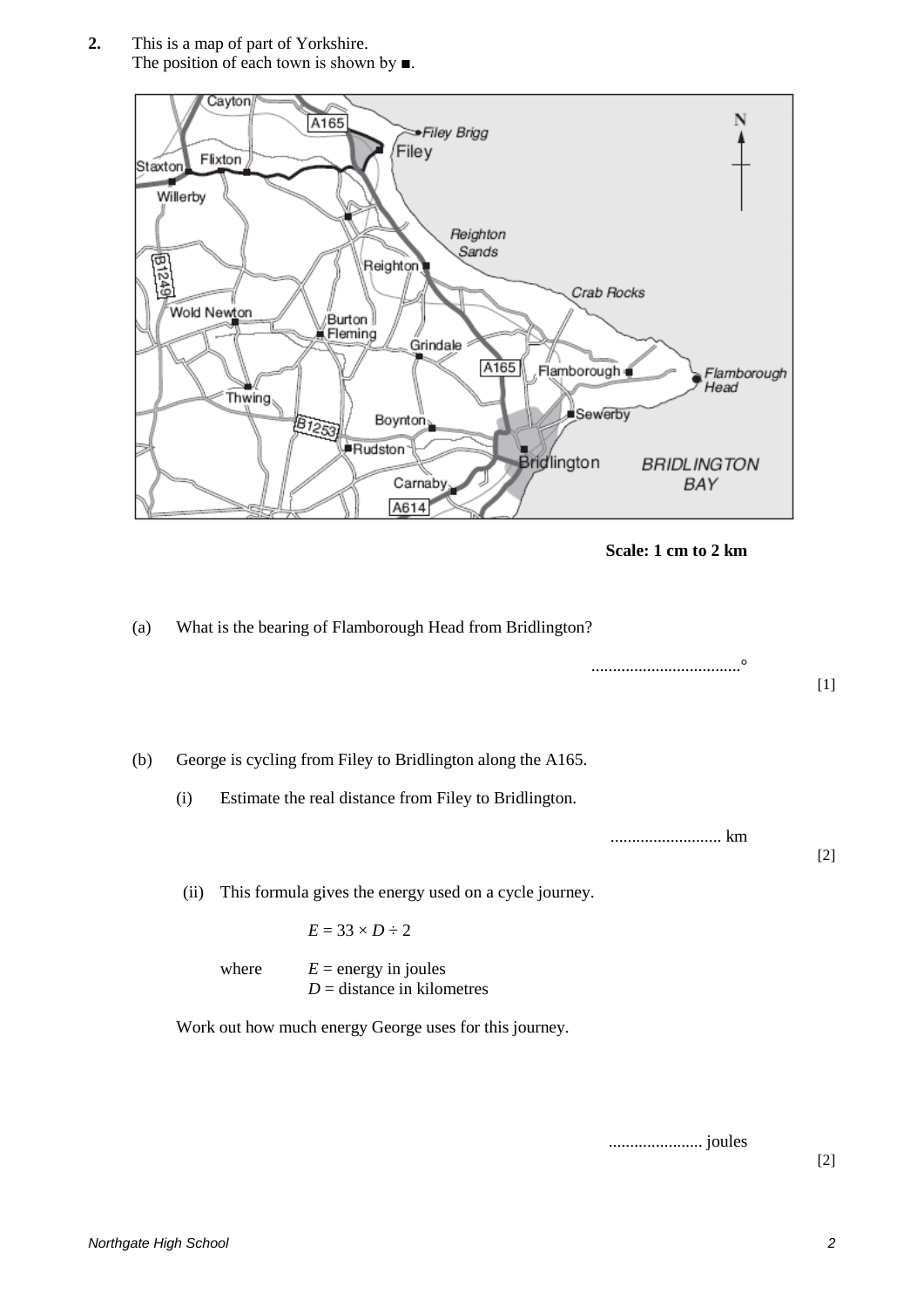**3.** This scale drawing shows a field, with two trees A and B. A path crosses the field, keeping an equal distance from the two trees.

Use ruler and compasses to construct the locus of the path. Leave in all your construction lines.



[2]

**4.** Here are four angles.



- (a) Which angle is obtuse?
- (b) What type of angle is angle A?

(c) Measure angle B.

[1]

[1]

[1]

..................................

.................................

.................................°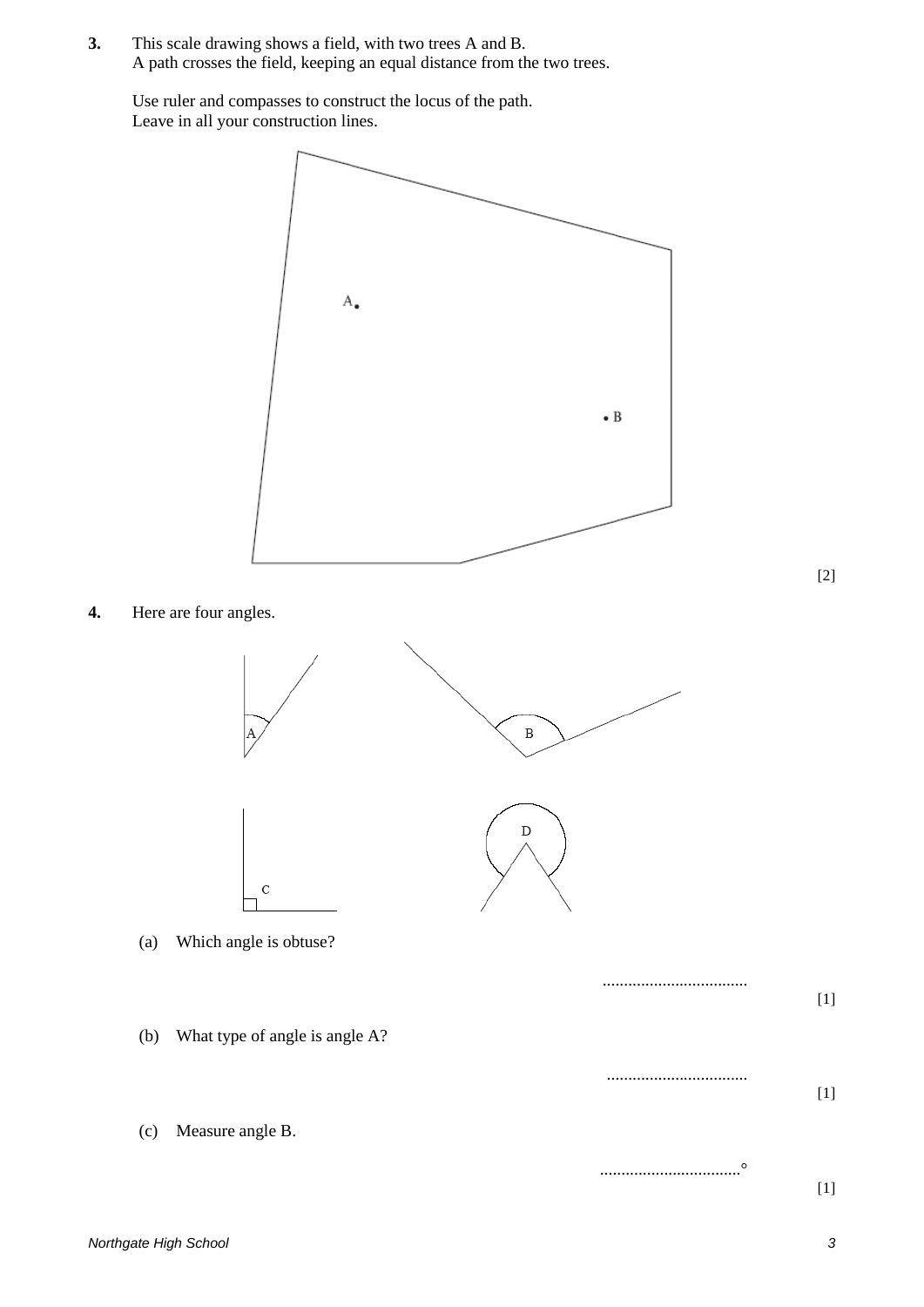**5.** The map shows two viewpoints, P and Q, on an island.



A boat is seen on a bearing of 126° from P and 208° from Q.

Construct on the map the position of the boat. Label it B.

[3]

**6.** In the diagram, AB is parallel to CD.



**Not to scale**

Complete each of these sentences by giving a reason.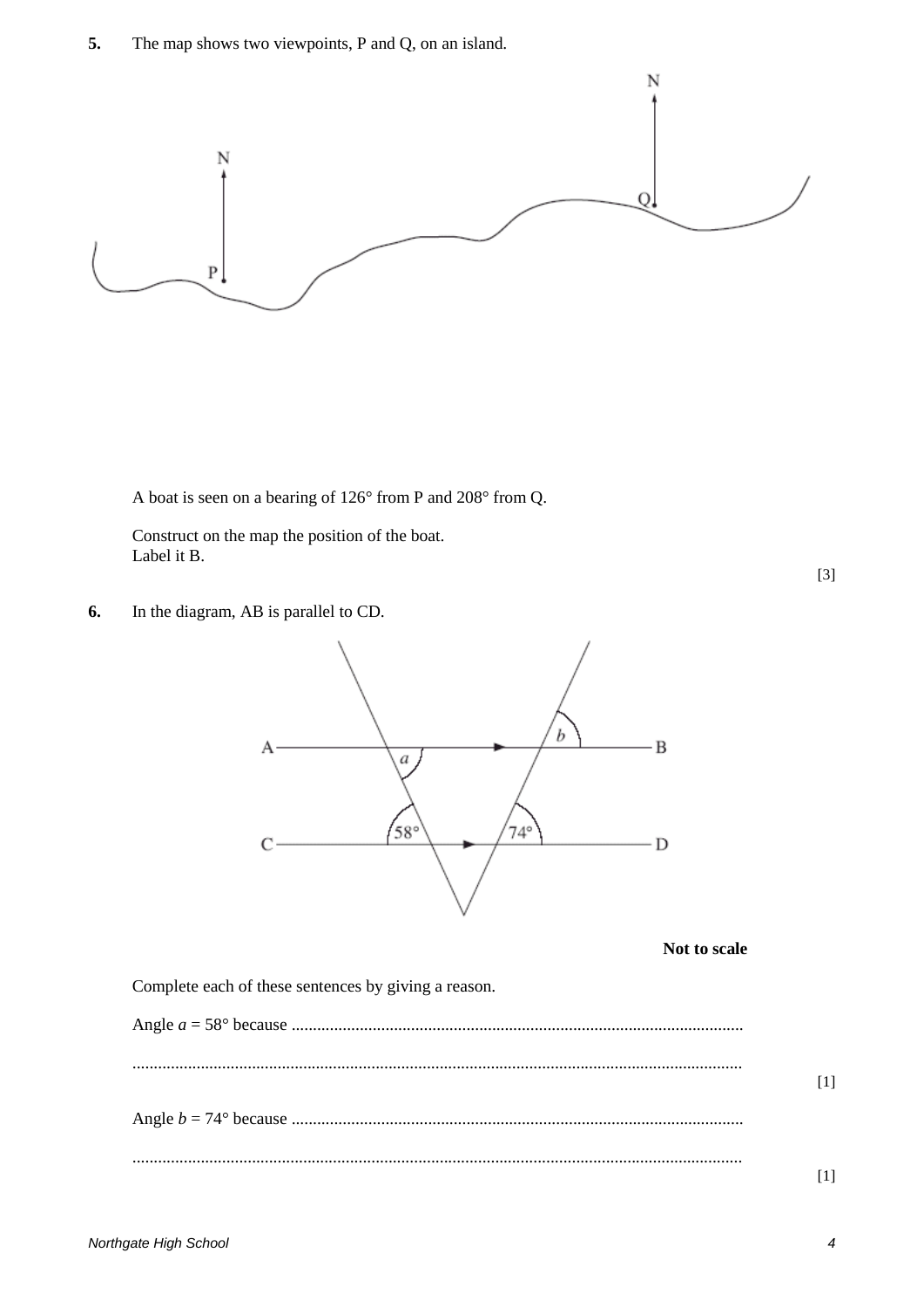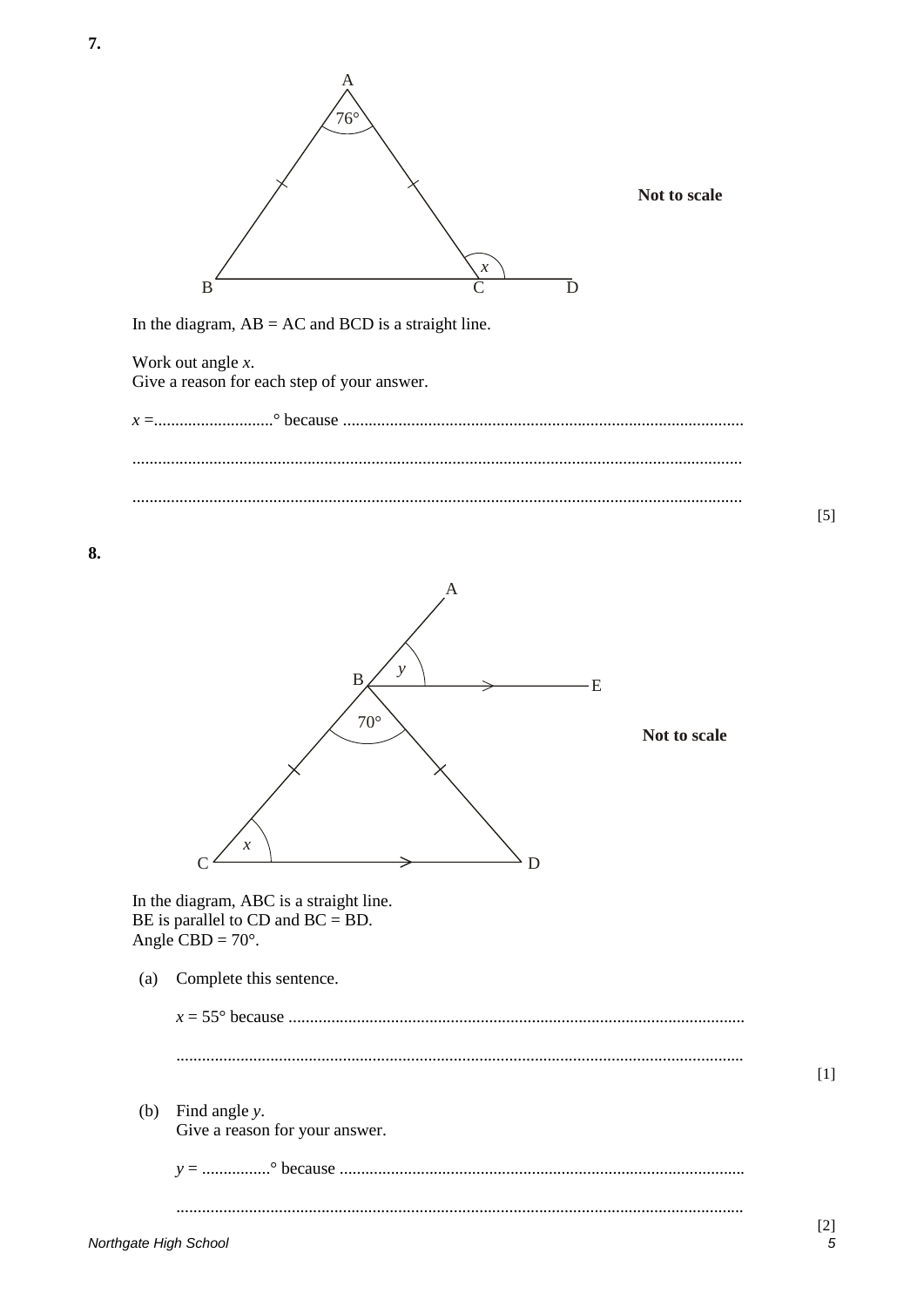

10.

9.





 $\lceil 3 \rceil$ 

In the diagram, AB is parallel to CD.

Find angles  $x$  and  $y$ . Give reasons for each answer.

 $[2]$  $[2]$ 

 $6\overline{6}$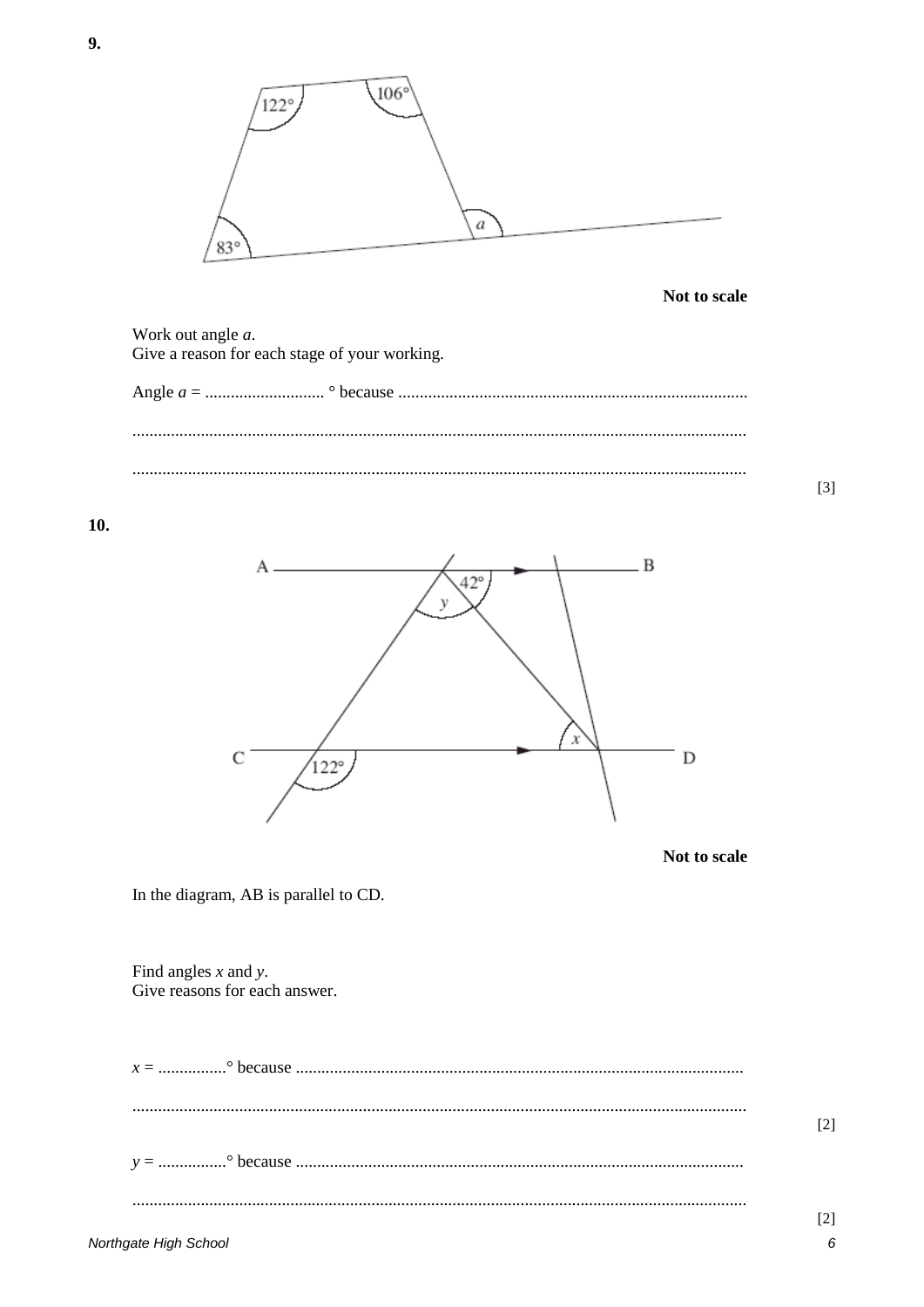

Not to scale

Find the sizes of angles  $a$  and  $b$ . Give a reason for each answer.

 $12.$ ABCDE is a regular pentagon.



Work out angle  $x$ .  $(a)$ 





 $[2]$